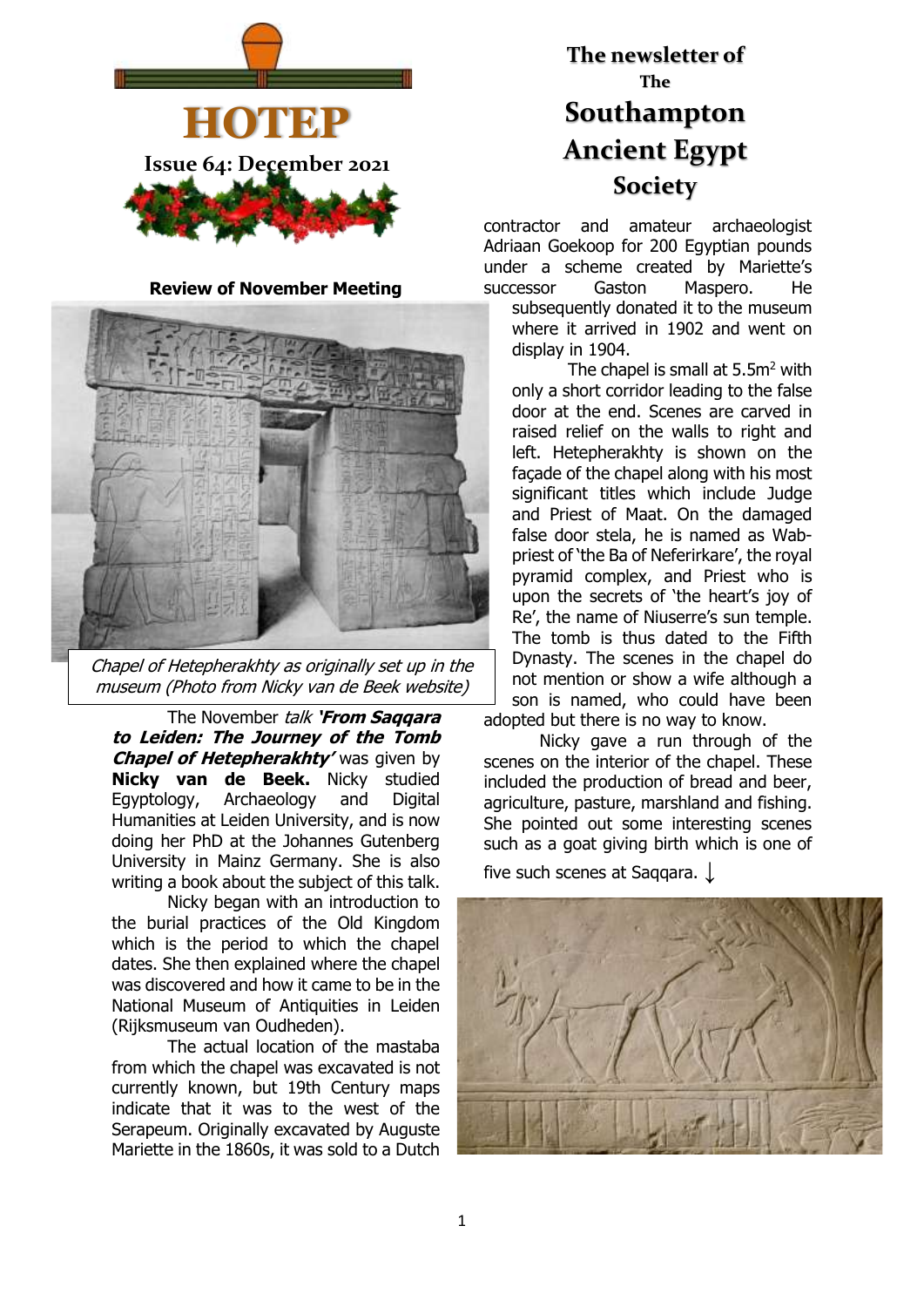Fighting boatmen, Hetepherakhty Chapel, Leiden



There are images of the censing of Hetepherakhty's statue in preparation for its placement in a *serdab*, but no statue chamber was found when the chapel was excavated.



The false door (below) in the back wall was badly damaged when robbers punched a large hole through it, presumably in search

of treasure.

Nicky talked about the only study of the chapel that has been published to date. In the 1930s, Herta Mohr studied Egyptology at Vienna University before fleeing to Leiden because of her Jewish heritage. There she was baptised a Catholic and continued her Egyptological studies, but her access to the chapel in the Museum was stopped in September 1939. She was able to complete her manuscript for a book on Hetepherakhty's monument in the summer of 1942 just before her arrest on 2 August. The book was published in 1943 but she died on 15 April 1945.

Nicky herself is now working on an up-to-date book on Hetepherakhty's Tomb

Chapel taking advantage of improved photography and recording techniques to produce high quality line drawings (example below). Her website has many links to Egyptological resources which are well worth a look. It includes more information on the chapel and Herta, this link will take you to the page on the chapel

[https://nickyvandebeek.com/projects/hete](https://nickyvandebeek.com/projects/hetepherakhty/) [pherakhty/](https://nickyvandebeek.com/projects/hetepherakhty/)

#### **Glenn Worthington**



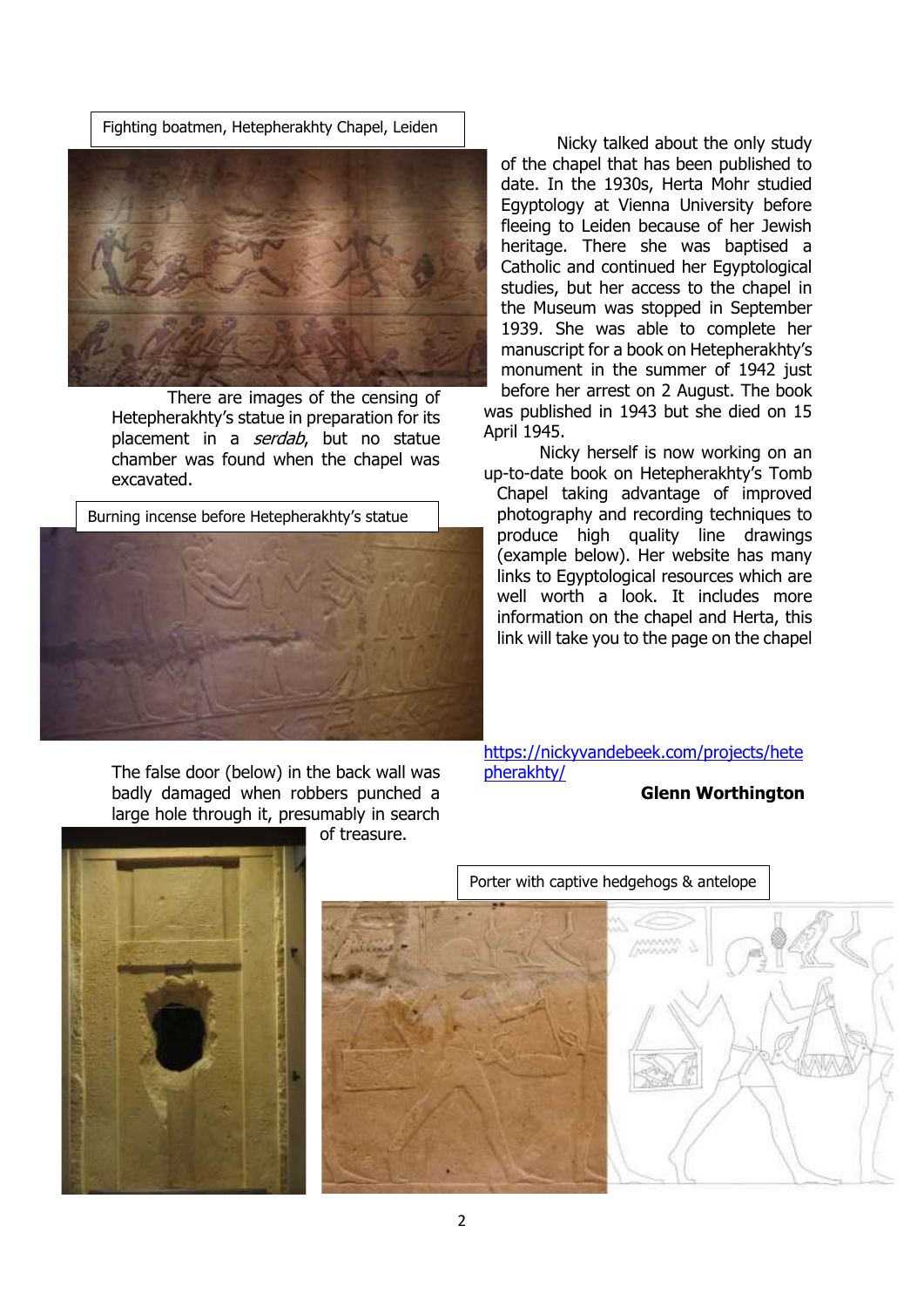#### **Review of November Evening Meeting**

The November evening meeting was the first of the season's three occasional talks. The talk was given by SAES Chair, **Hilary Wilson**, and the title was '**Age Cannot Wither Her - The Lasting Allure of Cleopatra**'. This was a light-hearted, indeed tongue in cheek look at the influence of Cleopatra over the last 150 years.

Hilary began by looking at the film portrayals of the last Ptolemaic queen, the first being Theda Bara as 'Cleopatra', from the silent era in 1917. The next was Claudette Colbert in 'Cleopatra', 1934 and then Vivian Leigh as the queen in 'Caesar and Cleopatra', 1945. The most famous was Elizabeth Taylor in the 1963 production 'Cleopatra' which was then parodied in 1964's 'Carry on Cleo' with Amanda Barrie portraying, as Hilary said, a ditzy queen.



The greatest Muppet Movie never made

TV was not to left out and there was a mix of the serious and the comic. In 1999 there was a miniseries 'Cleopatra' and in 'Rome', 2006, Cleopatra was a major character. The comic was Glenda Jackson as the queen in an episode of the Morecambe and Wise Show, and Miss Piggy from the Muppets.

Cleopatra has not been neglected by authors. In 1889 H Rider-Haggard published 'Cleopatra' which has been in print ever since. Hilary showed some of the cover designs; in 1913 this was based on an ancient Egyptian queen, in 1981 it was a scantily clad woman and in 2017 Elizabeth

Taylor from the 1963 film. Margret George published '*The Memoirs of Cleopatra'* in 1997. For children there is 'Cleopatra and her Angry Asp'and 'Asterix and Cleopatra'.

Cleopatra has been used to add glamour to songs and their performers. The early decades of the twentieth century saw a lot of music and songs using Cleopatra's name to give more interest. From 1905 was 'Cleopatra Finnegan' an Afro-Celtic Intermezzo, later a 'Cleopatra Rag' and 'Cleopatra had a Jazz Band'. In 1993 the Spin Doctors produced a song called 'Cleopatra's Cat', in the last ten years Kelly Clarkson had a song called 'Cleopatra' and Katy Perry became Katy-Patra for one of her music videos.

There have also been toys that have used Cleopatra to give a boost to sales, from the *Great Shakespearean Deaths* Top-Trumps card game to Barbie. Barbie had

two, one just as the Egyptian Queen and the other as Elizabeth Taylor as Cleopatra!

Hilary has a long-standing fascination for advertisers that use ancient Egypt in their campaigns. For this talk she highlighted those that have used Cleopatra to enhance their product. These have included soap and cosmetic items which at least have a tenuous link with the queen, but also cigarettes and tobacco products which have no obvious connection. Hilary highlighted an advert for a shower including hand-drawn hieroglyphs. Hilary translated these to reveal that

they were not nonsense which is what normally happens when hieroglyphs are used for decorative effect. She wrote to the company who replied that they had had a specialist create them and were disappointed that Hilary did not want to buy the shower!

This was an enjoyable look at Cleopatra's on-going influence on society today and done with humour.

#### **Glenn Worthington**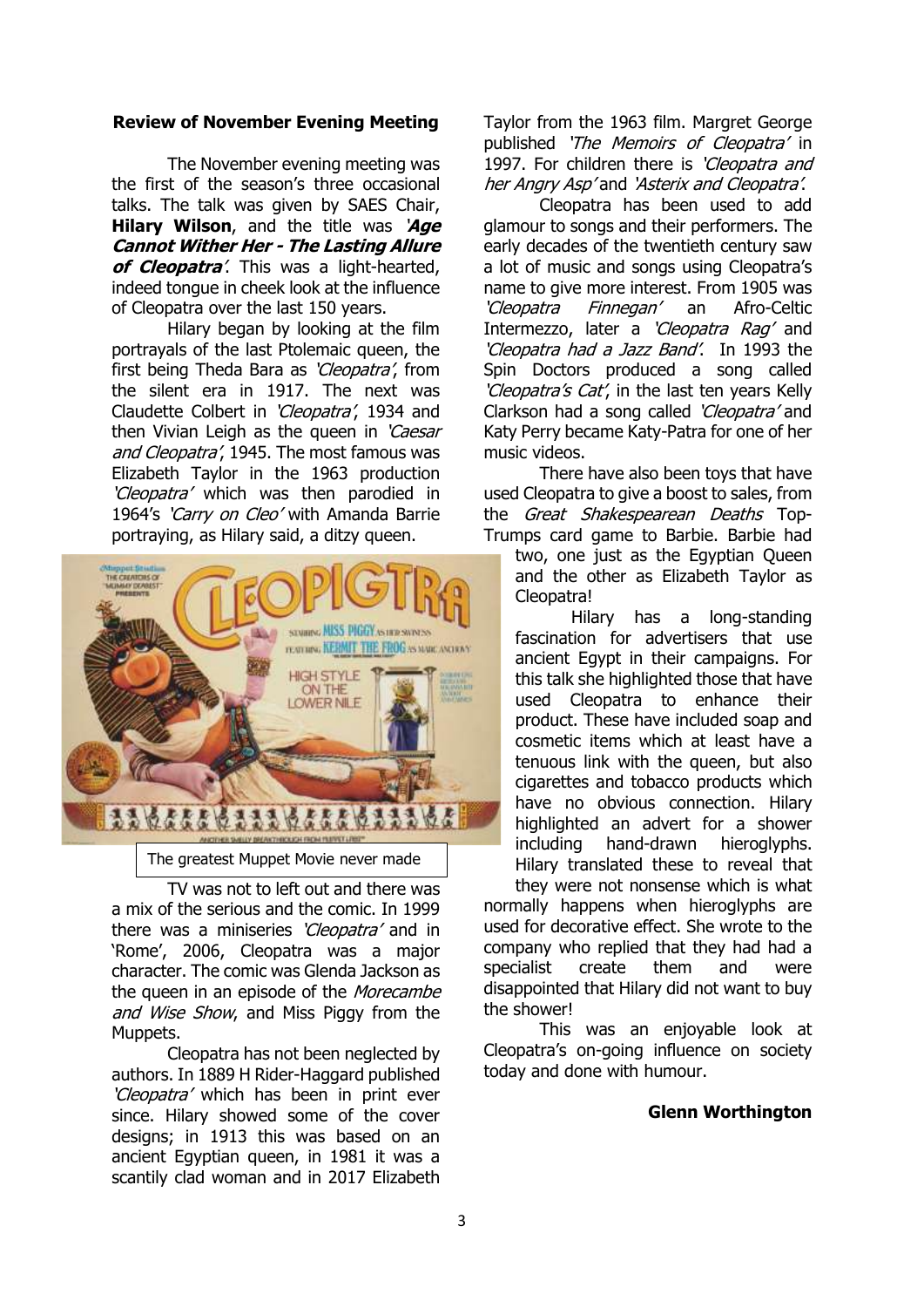## **Important Reminder**

Of necessity we have had to adopt the Zoom format for **all** our meetings for the foreseeable future. Details of our programme are available on the SAES website and enquiries should be addressed to the Secretary [saesinfo55@gmail.com](mailto:saesinfo55@gmail.com)

**No in-person meetings are yet planned at Oasis Academy, Lordshill.**

#### **Forthcoming Meetings**

Further details of our Zoom meetings are published on the website [www.SouthamptonAncientEgyptSociety.co.uk](http://www.southamptonancientegyptsociety.co.uk/)

### **Registration is required for all meetings.**

Registration links will be released on a meeting-by-meeting basis and priority will be given to SAES Members.

If you would like to have your personal email details added to our non-Members mailing list, please contact the Secretary at **[saesinfo55@gmail.com](mailto:saesinfo55@gmail.com)**

#### **Zoom Meeting format**

For Saturday talks, the Zoom meeting will nominally 'open' at 13:30 from which time attendees will be admitted to the virtual waiting room. Once the host has connected with the speaker, checked the technology is working and set up the presentation, participants will be admitted to the meeting from 13:45 for a start at 14:00. Please note, the Zoom platform only deals in half hours so the automated confirmation message tells you simply that the start time is 13:30.

#### **The joining link for any meeting is only released on confirmation of payment.**

Payment details are on the website.

**The joining link is unique to the name & email address with which you register. If you share this link, you risk being prevented from joining the meeting yourself if the person with whom you shared signs in before you.**

#### **Our pre-Christmas treat**



**Saturday 18 December 2021:**



## **Music in ancient Egypt and its beginnings: Latest research in music archaeology**

## **(lecture, including live music)**

by **Heidi Köpp-Junk**

**Register in advance for this meeting:**

[https://us02web.zoom.us/meeting/register](https://us02web.zoom.us/meeting/register/tZMtdeygrD0uGNZEoClrNDXx6dY11g27Kv6f) [/tZMtdeygrD0uGNZEoClrNDXx6dY11g27Kv](https://us02web.zoom.us/meeting/register/tZMtdeygrD0uGNZEoClrNDXx6dY11g27Kv6f) [6f](https://us02web.zoom.us/meeting/register/tZMtdeygrD0uGNZEoClrNDXx6dY11g27Kv6f)

Member £3 Overseas Member £4 Guest £6

#### **Please contact the Secretary [saesinfo55@gmail.com](mailto:saesinfo55@gmail.com) to arrange payment or check payment status.**

**Please note:** if the Zoom system allows you to register this means a place is available and has been reserved for you. The joining link will be sent on confirmation of payment.